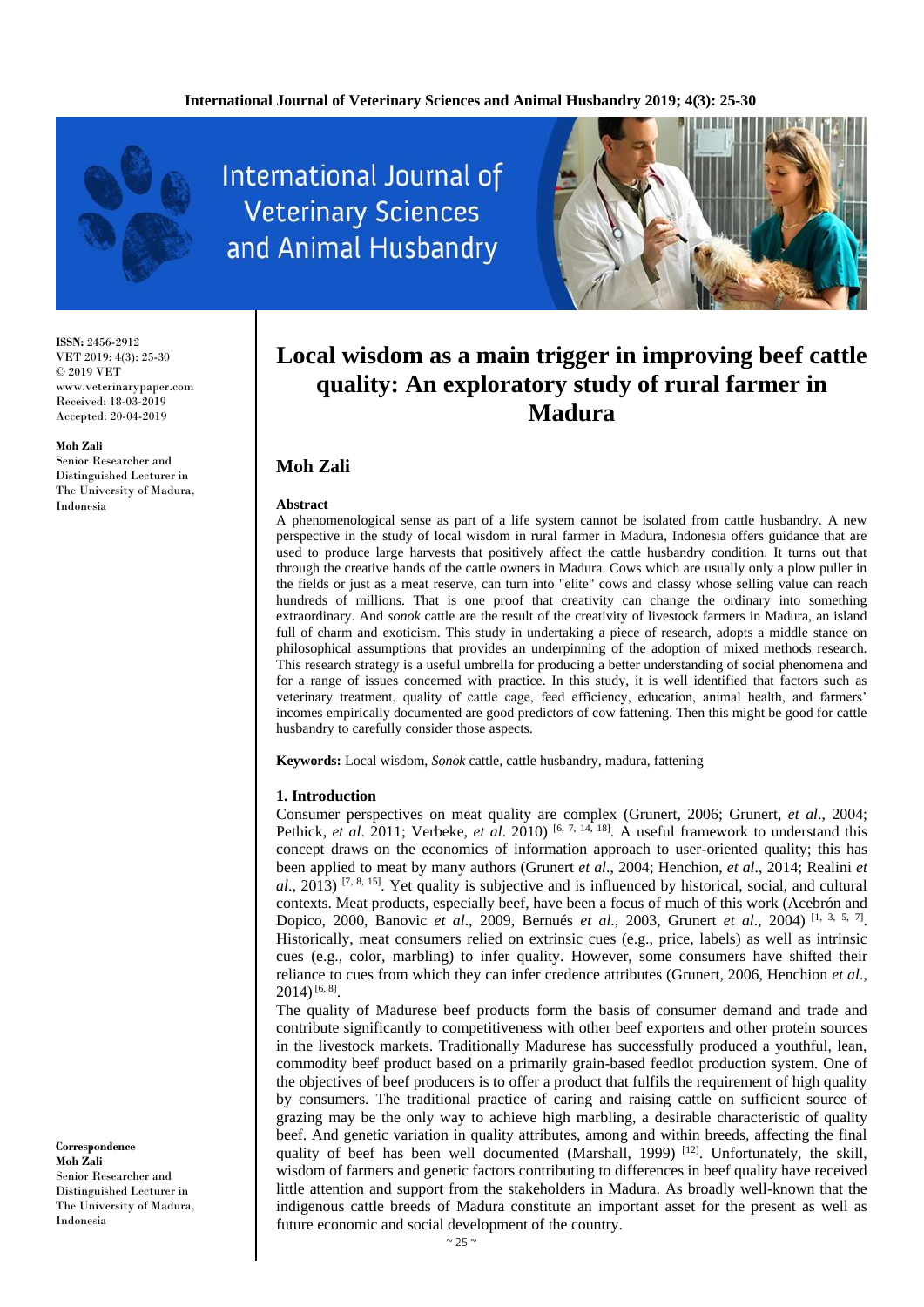Thus, the policy makers and practitioners view that their farm practises need to be upgraded with superior indigenous cattle. Even though it is by and large a seasonal undertaking, traditional backyard cattle fattening is a deep-rooted and widely practiced cattle phenomenon in Madura. Such types of cattle fattening practices which are synchronized with seasonal feed availability are reported in literature (Thomas and Addy, 1977; Thomas-Peterhans, 1982; Beeson, and Perry, 1958) [16, 17, 4] . Therefore, much needs to be learnt to promote the expansion, improvement, adoption of this type of feeding strategy for a much wider use across the country. This is because longer fattening periods tie up capital, which in turn significantly reduces profit realized from cattle finishing. In response to this concern, study was conducted to document peculiar characteristics of Madura cattle fattening system and to analyse agribusiness performance and feasibility of Madura cattle. The advantages of this research are to give information of Madura cattle agribusiness performance which could use as added value of rural cattle agribusiness development.

## **Research method**

Methodology of research obviously associates with the general mechanism to the research process, which is begun with the theoretical reinforcement for the gathering, exploration and analysis of data. The decision of research methodology is mainly affected by both philosophical assumptions such as, ontology, human nature and epistemology (Johnson & Wichern, 2007)<sup>[10]</sup>, and the proposed study objectives.

In undertaking a piece of research, however, the researcher adopts a middle stance on his philosophical assumptions, and this provides an underpinning of the adoption of mixed methods research. This research strategy is a useful umbrella for producing a better understanding of social phenomena and for a range of issues concerned with practice (Onwuegbuzie,  $2002$ )<sup>[9]</sup>. The definition of mixed methods, as suggested by Johnson *et al.*, (2007)<sup>[10]</sup>, is "a kind of study in which a scholar or team of scholars blends quantitative and qualitative methodologies to manufacture the most informative and useful research findings". In this point, it is very important to reemphasize that the adoption of mixed methods strategy is not only driven by the researcher's philosophical assumptions and the gaps in the existing researches and literatures as deliberated before, but also influenced by the practical problems in the field of occupational fraud happening in Indonesia local governments.

The technique employed by researcher to collect the needed data from potential respondents is questionnaires. Johnson *et al*. (2007) [10] , point out that a researcher or team of researchers to obtain a large number of people with lots of data is encouraged to distribute questionnaires. The researcher knows that questionnaires technique are typically not particularly appropriate for exploratory or other studies which demand outsized number of open-ended questions, thus, he conducts in-depth interview. The main purpose of employing questionnaires in this study is to assess and explain the relationships between the proposed variables, in specific cause-and-effect interactions. One of the most important and dominant features in this questionnaires is the usage of the Likert-style rating. Likert scale, according to Johnson *et al*., (2007) [10] , is "a measure of attitudes designed to allow respondents to rate how strongly they agree or disagree with carefully constructed statements, ranging from very positive to very negative attitudes toward some object". The options are Strongly Disagree (1), Disagree (2), Neutral (3), Agree (4), and Strongly Agree (5).

After those questionnaires were returned, we conducted indepth interview as the primary approach to gather the needed data, with semi-structured questions, as it more suitable for ensuring "cross-case comparability" that unstructured one. Then we adopts triangulation approach as validity checking. The strategy involved in this kind of triangulation is quite nearly dragged by its objective-examining the validity of descriptive inferences and by the means for conducting this matching data sources carrying distinctive intimidations to validity. The returned questionnaire data will be used to check information gained on the basis of semi-structured interview in order for the researcher to assess the data produced by different participants in terms of how well they represent what went on. Indeed, obtaining further information about the research issues, through drawing on multiple sources of data, could lead the researcher to alter the category into that he originally placed it, and it could serve a validation and provide the most desirable kinds of complementary information in this study. Therefore, on this interpretation, triangulation approach comes to be treated as a feature of research design that can be encompassed in checklists considered to appraise the quality of this study.

The respondents of this study is people who have fully experienced in caring for and raising *sonok* cattles. We distributed 150 questionnaires and we had 7 people who wanted to be interviewed for this study. They provided guide for raising cattle that is going to be very helpful for cattle business operation. As we know, it requires a lot of care and management for getting maximum results, at lease, keeping cattle healthy and making more profit from it. In the context of coding and interpreting, this study refers to content analysis. It is because valuable. The researcher reads and conducts line-by-line analysis, on the basis topic, to identify themes as of particular interest. We seek not merely to interpret them but to discover the meanings of the structures and convention of social discourse. In developing the themes we do more than name different conditions; more fundamentally, we carry out distinctions and interconnections between related phenomena.

## **Research results**

Descriptive statistics and correlations

The primary aim of descriptive statistics is merely to convey and describe large sets of quantitative characteristics. It is used to demonstrate how to variables are related.

**Table 1:** Results of Means, Standard deviations, Correlations, and Cronbach's alpha

| <b>Variables</b> | <b>Mean</b> | <b>Standard Deviation</b> |     |     |     | 4                        | 5           | 6 |     |
|------------------|-------------|---------------------------|-----|-----|-----|--------------------------|-------------|---|-----|
| Fattening        | 4.17        | 1.47                      | .87 |     |     |                          |             |   |     |
| Vet-treat        | 4.68        | 1.36                      | .02 | .82 |     |                          |             |   |     |
| Qual-cattle-cage | 4.92        | 1.09                      | .06 | .02 | .78 |                          |             |   |     |
| Feed-eff         | 4.02        | 1.21                      | .00 | .13 | .00 | .80                      |             |   |     |
| Education        | 3.81        | 0.97                      | .03 | .76 | .00 |                          | $.20$ $.80$ |   |     |
| Animal health    | 5.96        | 1.21                      | .08 | .31 | .08 | $.03$ $.15$ $.86$        |             |   |     |
| Farmer's income  | 3.61        | 0.78                      | .03 | .12 | 06  | $-.12$ $.05$ $.32$ $.32$ |             |   | .81 |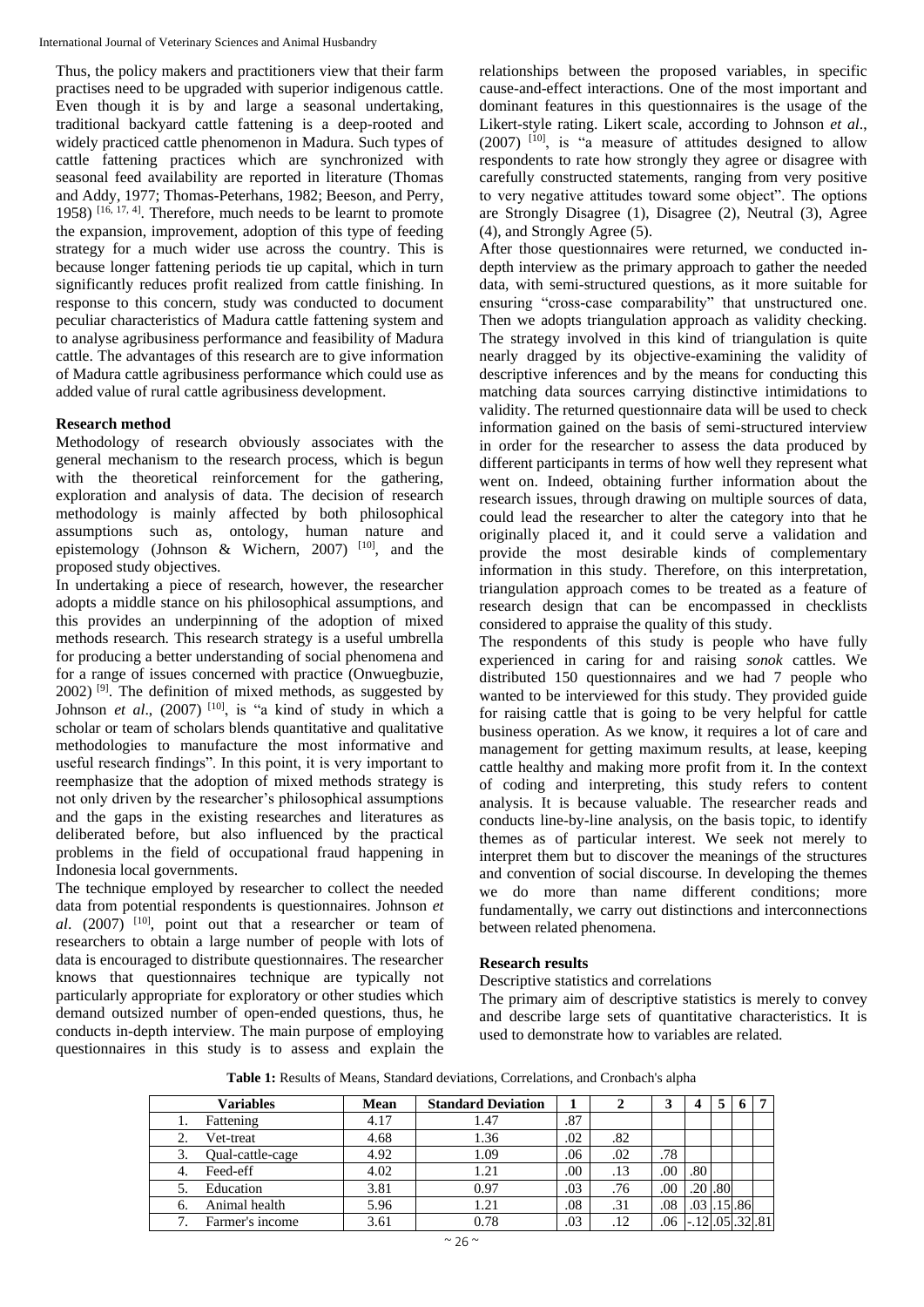Note: VET\_ TREAT is veterinary treatment used for measuring a veterinary practice, how Madura people take their animal for routine health care and advice, as well as any emergency treatment. Qual-cattle-cage is Quality of Cattle cage used for measuring the safety from the likelihood of potential external risk. FEED\_EFF is feed efficiency used for measuring average proportion of dietary. Education is used to test the level of farmer's education. This is not formal education but informal education about how to treat cattle. Animal health is to measure the degree of farmed animals affect livestock limit productivity. Then farmer's income is used to measure the concept of this entire period farmers' incomes were used for concerns associated with cattle. The result of cronbach's alpha as displayed in table 1 appears in bold.

Table 1 provides descriptive statistics and correlations for the study variables. Overall, the participants indicated a moderate and varied level of awareness towards veterinary treatment  $(M = 4.68, SD = 1.36)$ , for maintaining the cattle quality through properly fattening cattle and maximizing the profit margin of business. Then the results of Quality of Cattle cage  $(M = 4.92, SD = 1.09)$ , feed efficiency  $(M = 4.02, SD = 1.21)$ , Education ( $M = 3.81$ ,  $SD = 0.97$ ), Animal Health ( $M = 5.96$ , SD =1.21), Farmers' incomes ( $M = 3.61$ , SD = 0.78) are a potential situation for optimising the performance of cattle fattening.

Then, table 1 also contains the Pearson correlation coefficients for all key variable. The results provide evidence of construct validity, with coefficients of independent variables consistently are not correlated. It means, a high degree of multicollinearity does not occur in the research model. The interaction between them are statistically fit that does not affect the predictions or goodness-of-fit for this model. We also find evidence of reliability, with Cronbach's alpha exceeding 0.75 for all of variables. It means a measure of internal consistency that closely related a set of items as a group have considerable review and feedback to the subjects that are being measured.

#### **Normality test**

Table 2 shows statistical result used to determine whether sample data has been drawn from a normally distributed population. An appraisal of the normality of data is prerequisite for many arithmetical tests as normal data is an underpinning assumption in parametric test. To test or check whether the sample data are a normally-distributed population or not, this study will use the Kolmogorov-Smirnov test since it is one of the most popular statistical tests of the assumption of data distribution (normality) (Cohen and Cohen,1983) and an exact test (Pallant, 2013). Table 2 demonstrates that the Sig. value of Kolmogorov-Smirnov (0.912) and Asymp.Sig. (0.377) are higher than 0.05; meaning that the sample population is normally distributed. This is based on a consideration cited by Johnson and Wichern  $(2007)^{[10]}$  that "in normal distribution, significant value must be higher than 0.05 (Sig.>0.05)". The result of normality test can be strengthened by descriptive statistics above (Table 1) that show those variables no multicollinearity, by meaning the sample distribution is normally shaped and distributed.

**Table 2:** Test of Normality

|                        | <b>Unstandardized</b><br><b>Residual</b> | Keterangan           |
|------------------------|------------------------------------------|----------------------|
| Kolmogorov-Smimov Z    | 0.912                                    |                      |
| Asymp. Sig. (2-tailed) |                                          | Distributed Normally |

#### **Multiple Regression Analyses**

The results shown in Table 2, reveal an overall adjusted *R*2 of 0.82, showing that the independent variables employed in this study, veterinary treatment, Quality of Cattle cage, feed efficiency, Education, Animal Health, Farmers' incomes*,* account for 82% of the variation in the dependent variable, cow fattening. This relatively high-effect size shows that the constructs hypothesized in the model are good predictors of cow fattening. Based on the analysis, the beta coefficients for those predictors were significant at conventional levels.

As shown in Table 2, veterinary treatment is positively and significantly related to the cow fattening (coefficient  $= 0.231$ ,  $p = 0.018$ . Quality of Cattle cage is positively and significantly related to the cow fattening (coefficient  $= 0.040$ ,  $p = 0.001$ ). *Feed efficiency* is positively and significantly related to the cow fattening (coefficient =  $0.213$ ,  $p = 0,000$ ). Education *efficiency* is positively and significantly related to the cow fattening (coefficient =  $0.141$ ,  $p = 0.018$ ). Animal Health is positively and significantly related to the cow fattening (coefficient =  $0.742$ ,  $p = 0.047$ ). Then farmers' incomes is positively and significantly related to the cow fattening (coefficient =  $0.440$ ,  $p = 0.012$ ). Thus, this analysis revealed that, of the six predictors of the cow fattening have strong influence on animals for being fattened. It appears most reasonable to consider the proposed aspects here that certainly have straight and incidental positive properties on the cow fattening, including improved health and performance of the animals and lower environmental impact of the farm.

| <b>Variables</b>        | Coefficient | <b>Standard error of</b><br>coefficient | <b>Standardized regression</b><br>coefficient (beta) | $t-$<br>Value | <b>Statistical</b><br>significance |
|-------------------------|-------------|-----------------------------------------|------------------------------------------------------|---------------|------------------------------------|
| Intercept               | 1.177       | 1.244                                   |                                                      |               |                                    |
| VET TREAT               | 0.376       | 0.120                                   | 0.231                                                | 0.379         | $0.018*$                           |
| <b>OUAL CATTLE CAGE</b> | 0.046       | 1.050                                   | 0.040                                                | 3,309         | $0.001*$                           |
| <b>FEED EFF</b>         | 0.726       | 0.080                                   | 0.213                                                | 0.457         | $0.000*$                           |
| Education               | 0.656       | 0.230                                   | 0.141                                                | 3,520         | $0.018*$                           |
| Animal Health           | 0.126       | 1.201                                   | 0.742                                                | 1.703         | $0.047*$                           |
| Farmer's Income         | 0.776       | 0.182                                   | 0.440                                                | 0.618         | $0.012*$                           |

**Table 3:** Multiple Regression Analyses

Overall adjusted  $R2 = 0.82$ . Standard Error of estimate  $= 2.232$ .

\* One-tailed test.

According to the statistical results, in the following discussion this study tends to discuss those variables with a combination of qualitative data.

**Local Wisdom of Madura Societies and Cattle Fattening**  Madura is not only known as 'Salt Island', but also dubbed the 'Cow Island'. This is because almost all farming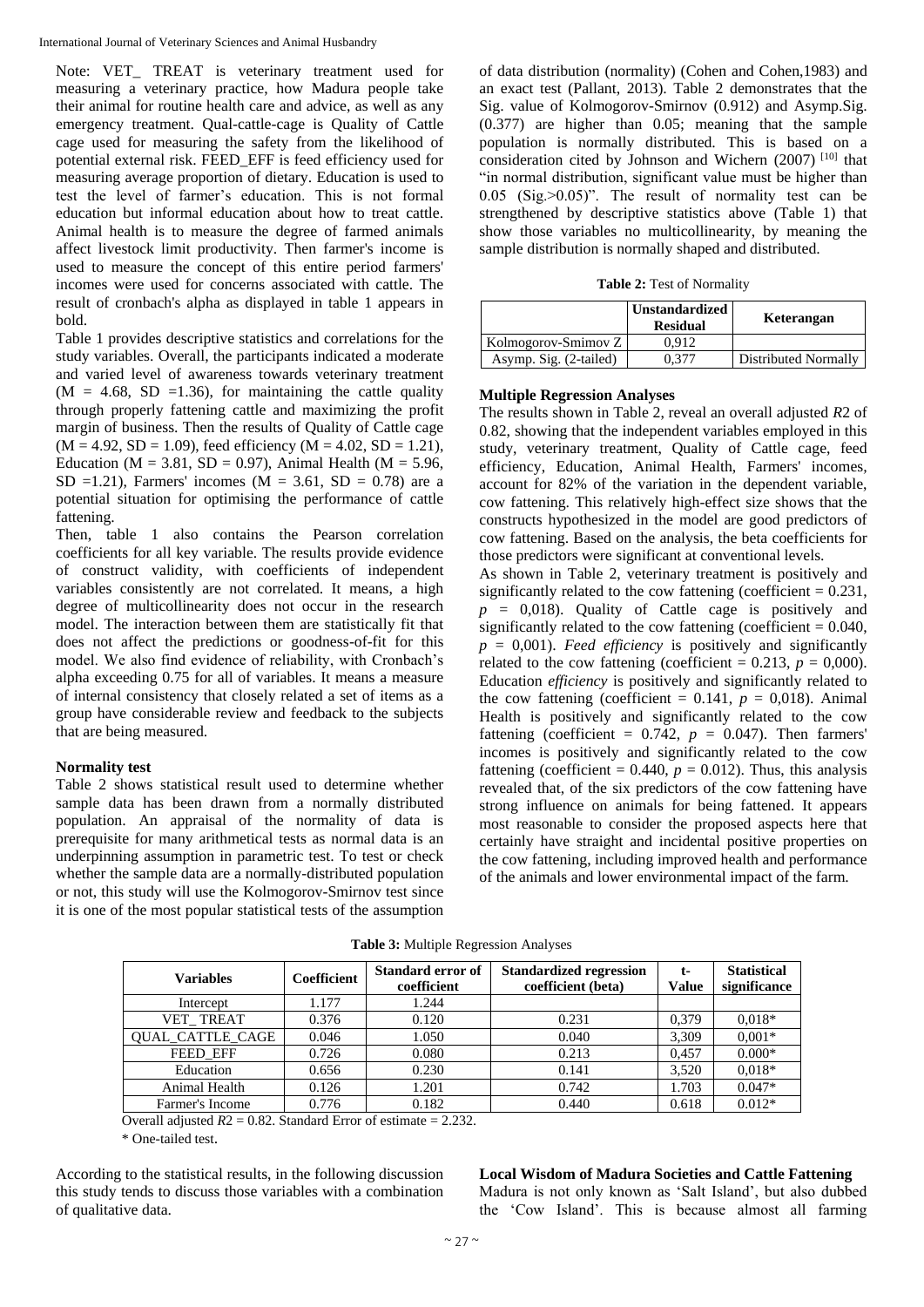communities in rural areas can be sure to raise cattle. The passion of the Madurese people raising cattle is not only due to an economic benefit, but the hobby of the Madurese people is also able to create entrenched traditions and culture. Culture of cattle, for example, *sonok* cattle (cattle designed for a display with song and dance) and *taccek* cattle (cattle displays) is a portrait of people's love for cattle. Such actions, according to the East Java Central Bureau of Statistics, contribute to the cattle population in four districts on Madura Island that continues to grow every year. Importantly, they could produce good quality of cattle.

In this paper, we will focus on *sonok* cattle. It is because one of the traditional forms of Madura Island art that emphasises on the beauty, harmony and skills of female madura cattle. The purpose of this art is to preserve folk art and obtain Madura cow seeds that excel in terms of extreme forms and skills to follow the trainer's orders in showing off the beauty of body shape. It is a parent cow that is maintained with special management with the aim of being contested with exterior appearance, temperament and behaviour during the competition. It is a mirror of one's success in raising cows. *Sonok* cattle can be used as a means to elevate social status. Maintenance of *sonok* cattle can be used as an effort to improve the genetic quality of Madura. In addition, *sonok* cattle as well as culture for the Madurese community is also one of the pillars supporting the love of the local community for their cows. Having *sonok* cattle can raise a high social dignity. As a result, someone is not reluctant to mobilise and sacrifice his material and energy to get good quality of *sonok* cattle.

Culture of s*onok* cattle has the value of alienating the community / breeders from the elements of persecution of animals, as well as nurturing from extinction and becoming an inspiration to respect animals in Madura and can give birth to a wealth of cultural traditions. In the *sonok* cattle contest, the overall body shape, beauty of the pair of cows, beauty of dress, beauty of feather and skin color, beauty and agility of walking cattle accompanied by gamelan and training of the cow to stop with the front foot stepping on the finish within minutes gate are the main priority of being the winner. However, before being able to perform at the *sonok* cattle contest, the cows have been trained since the age of 3 years with the best special treatment and nutritional food. Every week the cows are routinely given herbs that have been mixed with around 15 eggs. It can be imagined that besides being beautiful, dazzling a pair of s*onok* cattle is also strong. In addition there are other special treatments that the cows get they are bathed with shampoo and soap. No half-heartedly the cow owners also often bring veterinarians every 3 months to check the health of their cows.

The price of cows participating in the s*onok* cattle contest and successfully showing beauty and harmony will be more expensive than ordinary cows because many people are looking for female cows that can later give birth to the best and superior cows. Since this contest aims to select cows with superior quality, the implementation time is more flexible, it can be once every two months or three months. But at least, the s*onok* cattle contest is held twice a year. From healthy, superior, and of course "beautiful" cows, the best cows will be born. Most of the cows included in the cattle tournaments "*Karapan Sapi"* were born from cattle that were included in the s*onok* cattle contest. So the event for the s*onok* cattle contest was not only just a place for gathering among cattle bosses or a place to choose superior cow-breeders, but the implementation of the s*onok* cattle contest more broadly was

also a place to raise the awareness of Madurese people, especially cattle bosses, to preserve Madurese endemic cattle with superior quality, so the existence of Madura cattle is known for its sustainable quality.

## **Factors must be carefully paid attention for beef cattle quality**

In this section, we have to clarify in early that the s*onok* cattle contest does not directly related to the beef cattle quality, as marked in the public. But we would like to analyse how cow breeders, especially cows designed in the s*onok* cattle contest, look after them until having good body. In this section, we will discuss it from several perspective as follow.

## **Home management for cattle**

Cages are a vital tool for breeders for the survival of cows, so that with cages, cows can avoid the dangers of other animals, avoid extreme weather or from irresponsible humans, besides that with cages we can more easily control the cow like provide feed, remove waste and finally we can monitor whether the cow is healthy or in a state of illness. In other words, the function of the cage for cattle is the same as the function of a home for humans, namely as a place to live and rest, shelter from hot weather and rain. The more ideal a cage is, the more comfortable the cows live in it. In addition, the ideal cage also makes our cows healthy and protected from various diseases. As a result, the quality of meat will be good. The location of the enclosure must be close to a water source, not to endanger livestock and not close to residential areas. The location of the livestock business is not an area that is included in the expansion area of the city and is also a comfortable and feasible area for cattle farming. Areas sunny areas with full sun, high roof enclosures should be between 3.6 - 4.2 m. This height is enough to limit the diffusion of solar radiation received by cows in the cage. Making ventilation for the tropics is as good as using openwall ventilation by placing the cage on a high plateau so that the vent gets a gust of wind which will reduce the heat of the cow's body temperature. Air circulation must be smooth so that the air condition can always be clean, so ventilation of a good enclosure for dairy cows in the tropics is quite natural ventilation, which is very close to open or semi-open wall equipment. Perfect ventilation is meant to facilitate the change of air in a dirty cage with clean air from the outside, so if ventilation is perfect, the enclosure will not be stuffy, dirty, dusty, smelly, and hot. So planning the construction of a cage also needs to pay attention to local location and climate factors, building materials and cage construction. The area of the building and arrangement of supporting facilities in the enclosure area, such as offices, isolation rooms and warehouses must be carefully calculated.

The construction of the enclosure must be strong, easy to clean, have good air circulation, not humid and have a reservoir of dirt and drainage channels. Construction of cages must be able to withstand impact loads and a strong push from livestock. Importantly it should safeguard livestock security from theft. Arranging cages with their equipment should be able to provide comfort to livestock and facilitate work for officers in providing feed and drink, sewage disposal and handling health of livestock. In designing beef cattle cage construction must be based on local area agroecosystems, maintenance goals, and physiological status of livestock. Ventilation arrangements are very important to observe. The wall of the cage can be opened and closed; it should be opened during the day and closed at night. Cages in the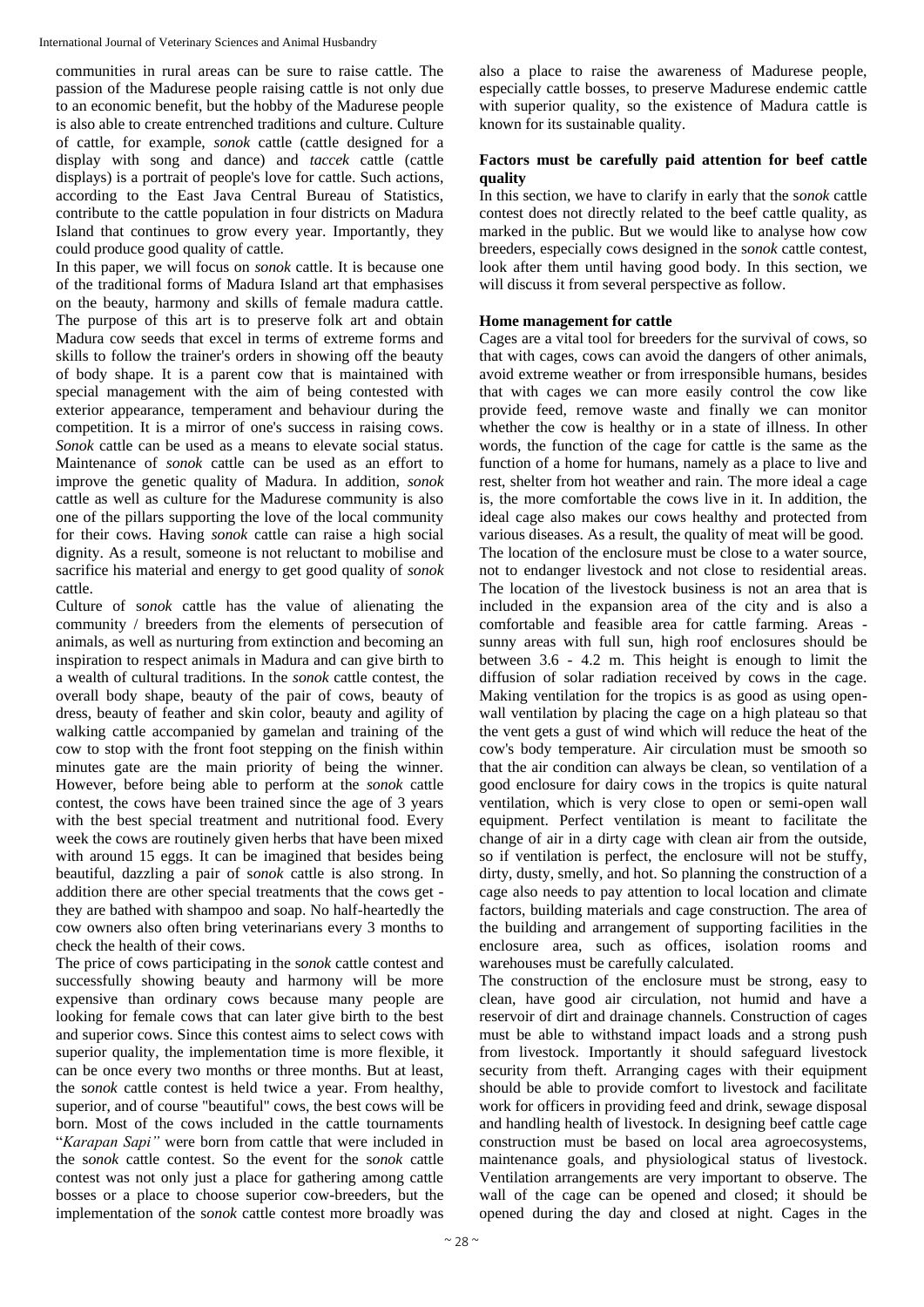lowlands are built higher than cages in the highlands or mountains. Cage building that is made high will have an effect on the smooth circulation of air in it. In highland areas, cage buildings are made more closed, so that the temperature inside the cage is more stable and warm. The type and shape of the cage are differentiated based on physiological status and distinguished maintenance patterns, namely breeding cages, fattening, child cages / breastfeeding and male cages.

## **Disease Control**

Disease is a threat that farmers need to watch out for, although indirect disease attacks kill livestock, but can cause prolonged health problems, inhibit growth and reduce income. Preventive measures to maintain the health of cattle include: maintaining the cleanliness of cages and equipment, including bathing cows. Diseased cows are separated from healthy cows and immediate treatment. Try to keep the cage floor dry, so there is not much dirt that accumulates in the cage. To maintain cow health, vaccinations are regularly carried out. Giving immunity with vaccines is the best form of protection for livestock. The appearance of symptoms of the disease should be immediately reported to government officials in the Livestock sector to find out the type of disease, whether it is contagious or not. Fast action is very important so that the type of disease can be immediately identified and eradicate the disease.

Animal health is an absolute requirement for optimum productivity. In cattle farming without good livestock health status, maximum productivity will not be achieved. Poor health status will result in minimum daily weight gain and susceptibility to disease, livestock and calf deaths, impaired reproductive status, low reproducibility and productivity of these livestock. Reproductive health is absolutely necessary for the successful life of reproductive livestock. Reproductive health management includes management of specific and nonspecific reproductive disease prevention and control, as well as reproductive function disorders. The survival of healthy beef with good growth can be maintained with good care. The success of the previous maintenance phase is the next base of maintenance so that the maintenance business in general is always adjusted to the life phase of the cow concerned, starting from calves, young cattle, and finishing cows. Intensive livestock maintenance here is a system of raising cattle with a continuous method of feeding with a cut and carry feeding system. This system is carried out because land for extensive maintenance has begun to decrease. The advantage of this system is that the use of follow-up feed ingredients from several industries is more intensive than the extensive system.

Animal health management can be interpreted as a process of planning, organizing, leadership and controlling production factors through optimizing its resources so that livestock productivity can be maximized, livestock health can be optimized and the health of livestock products have health quality in accordance with the desired standards. Animal health management must go through a process that is a systematic way to carry out a job. For certain activities the activities processes must be based on the principles of production efficiency and economics as well as the effective use of all facilities and infrastructure with the norms commonly applicable in animal health and welfare. To achieve the desired goals, the interactive nature of the management process is needed. Animal disease control is an effort to reduce the interaction between the hospes agent (the cause of the disease) to the level where only a few animals are

infected, because the number of disease agents has been reduced or turned off. One way to control disease is to make an effort to prevent diseases including vaccination. The purpose of vaccination is to provide immunity (antibodies) in livestock so that they can fight antigens or microorganisms that cause disease. Vaccination is the administration of antigens to stimulate the immune system to produce special antibodies to diseases caused by viruses, bacteria and protozoa.

## **Breeding**

From the social aspect, *sonok* cattle brought the social relations of the Madurese closer together, while from the cultural aspect making *sonok* cattle as a result of the creation of a community that became pride and as one of the tourism assets. Judging from the technical aspects, a technology was born to breed quality cows and maintain the preservation and purity of Madurese cattle or species. Such the ranching tradition in Madura is long standing, enduring across many generations. Livestock ownership and ranch life are powerful factors that bind families and societies, continuing a heritage that began with dutch colonization.

Maintenance of *sonok* cows has many uniqueness. Cows are bathed three times a day; morning and evening with raw water and in the evening use warm water. Drinking water is only given once a day around 3-4 liters per head. Feeding is limited so as not to overdo it, this condition is balanced with various supplements. Various natural ingredients that are usually given include: a mixture of garlic, ginger and vinegar in order to reduce excessive levels of fat in the body of the cow. Galangal to reduce the speed of blood flow that flows due to injury when absorbed. Besides that, other ingredients were also provided such as: old coconut, brown sugar, ginger and coffee. Giving the above ingredients every 3 days mixed with chicken eggs. During summer, they are moved throughout the allotment and at home, there is cutting, baling, and bringing in the hay.

What they did is assumed that it could enhance the quality of beef quality. Once the reviews to the beef were identified and separated, the full texts were analysed in order to determine its relevance and quality. Quality was assessed according the key sources used, the clarity and comprehensive exposition of their argument and the novelty. From a marketing perspective extrinsic quality cues are very interesting because they can be manipulated without the need to modify the physical product. However, it does not mean that establishing a basis for these cues is easier than physical product development. Brand name is known as a very important quality cue, which has been demonstrated in multiple labelling experiments (e.g. Allison & Uhl, 1964)<sup>[2]</sup>. But where the experimental manipulation of branding can be as simple as providing the brand name or not, building the brand image, which causes possible shifts in quality perception, may be a lengthy and costly process of many years. In this point, however, beef color and marbling mostly define the preferences of beef buyers. Meat colour, including fat colour, is usually associated with freshness and quality, but it has also been associated with tenderness (Wulf, et al., 1997)<sup>[19]</sup>. Furthermore, colour could be the main single factor used by consumers to determine whether they will purchase a meat cut (Kropf, 1980)<sup>[11]</sup>.

## **Conclusion**

Cattle fattening is important topic that attract academics, practitioners and governments. New cattle fattening techniques are much discussion over whether it was